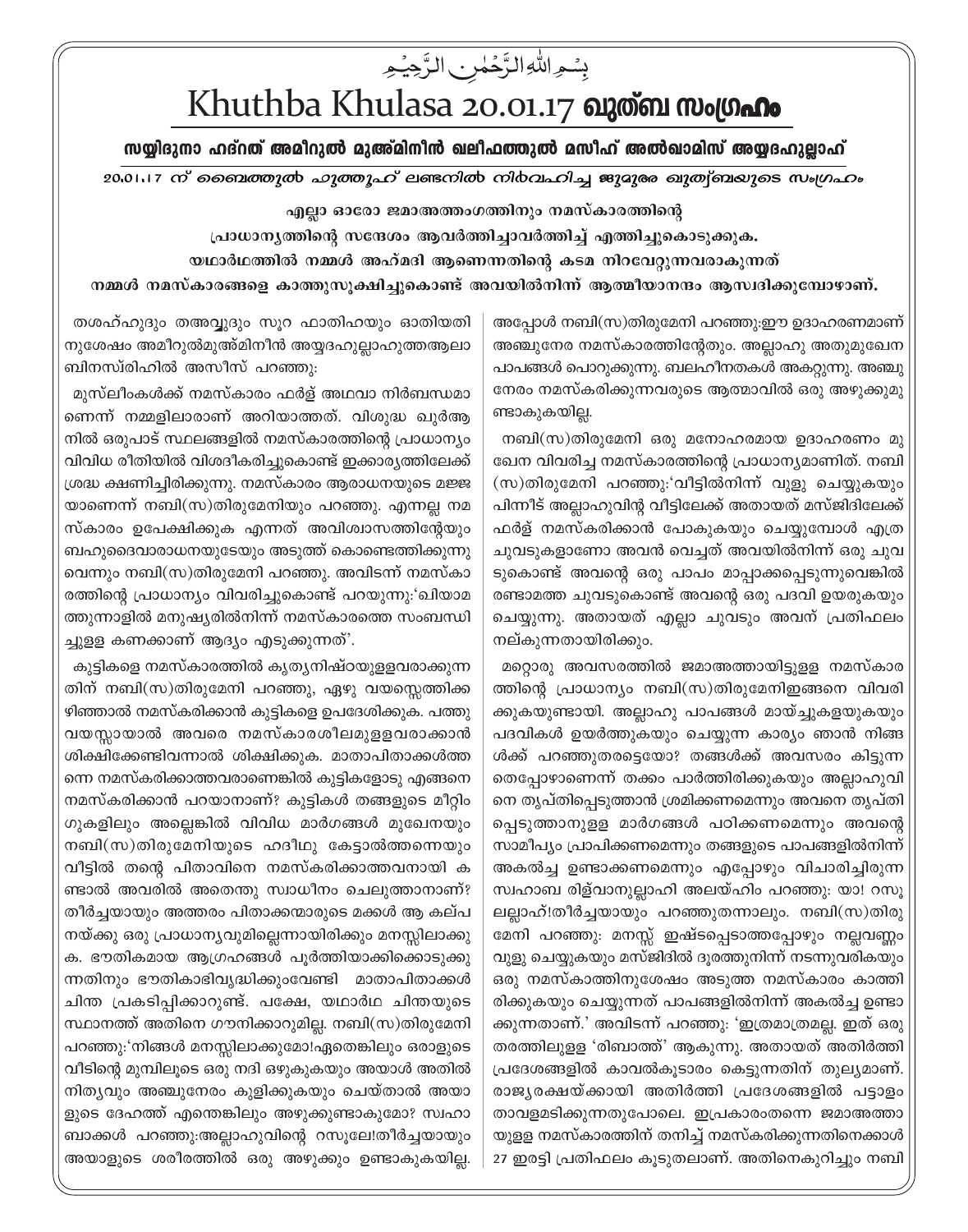പറയുമ്പോൾ തീർച്ചയായും അത് സത്യമാണ്. അല്ലാഹുവി ന്റെ വചനം ഒരിക്കലും വ്യാജമാകുകയില്ല. നമസ്കാരങ്ങൾ അനുഷ്ഠിച്ചിട്ടും ആരിലാണോ തിന്മകൾ നിലനില്ക്കുന്നത് അവരുടെ നമസ്കാരങ്ങൾ വെറും ബാഹൃമായ നമസ്കാര ങ്ങളാണ്. അവർ അതിന്റെ ആത്മാവിനെ മനസ്സിലാക്കുന്നി ല്ല. ഇതു വളരെ സങ്കീർണമായ കാര്യമാണ്. ഇതിൽ നമ്മൾ ഓരോരുത്തരും ആത്മപരിശോധന നടത്തേണ്ടതാണ്.

ചില ജമാഅത്തുകളിൽ നമസ്കാരത്തിന് നല്ല ഹാജർ നി ലയുണ്ടാകാറുണ്ട്. പക്ഷേ, എങ്കിലും ആരുടെ എങ്കിലും ഏതെ ങ്കിലുമൊക്കെ നമസ്കാരം പാഴായിപോകുന്നുണ്ടാകും. ഒന്നോ അരയോ പോലും നമസ്കരിക്കാത്ത പലരുമുണ്ട്. അതിനു ഒരു കാരണം ഞാൻ പറഞ്ഞതുപോലെ ജമാഅത്ത് വ്യവസ്ഥിതി അതിനെക്കുറിച്ച് പറയാത്തതാണ്. വ്യവസ്ഥി തിക്കും മറ്റു പരിഗണനകളുണ്ട്. ഒന്നാമതായി എന്റെ ഖുത്വബ കൾ എല്ലാവരും കേൾക്കുന്നുതന്നെയില്ല. നുറുശതമാനം ആളുകളും കേൾക്കുന്നുവെന്നു പറയുന്നതും തെറ്റാണ്. കേൾ ക്കുകയാണെങ്കിൽത്തന്നെ സ്ഥിരമായി ഓർമപെടുത്തേണ്ടത് ജമാഅത്തിന്റെ ജോലിയാണ്. തർബിയ്യത്തിലേക്ക് ശ്രദ്ധ ഉ ണ്ടാകുന്നതിനാണ് ജമാഅത്ത് വൃസ്ഥിതി സ്ഥാപിക്കപ്പെട്ടി രിക്കുന്നത്. കഴിഞ്ഞ ദിവസം ഇവിടെത്തെ ഒരു ജമാഅത്തി ന്റെ മജ്ലിസെ ആമിലായുമായി കുടിക്കാഴ്ച നടന്നിരുന്നു. അപ്പോൾ സ്വദ്ർ സാഹിബ് പറഞ്ഞു:ഞാൻ സ്വദ്റായ കാലം മുതൽ സാമ്പത്തിക വ്യവസ്ഥിതിയിലേക്ക് ഒരുപാട് ശ്രദ്ധി ച്ചിരുന്നു. ഇപ്പോൾ നമ്മൾ അതിൽ വളരെ വേഗം മുന്നോട്ടു പൊയ്ക്കൊണ്ടിരിക്കുന്നു. ഞാൻ അവരോടു പറഞ്ഞു: നിങ്ങ ളുടെ ഈ ശ്രമം ശരിതന്നെയാണ്. പക്ഷേ, ഒരു മുഅ്മിന് അടിസ്ഥാനപരമായ നിർബന്ധ കാര്യം നമസ്കാരമാണ്. ഇതി നുവേണ്ടി നിങ്ങൾ എന്തുശ്രമമാണ് നടത്തിയത്. ഇതിന് മൗന മായിരുന്നു മറുപടി. സുബ്ഹിയുടേയും ഇശായുടേയും ഹാജ ർനിലയെ സംബന്ധിച്ച് ഞാൻ ചോദിക്കുകയും വിലയിരു ത്തുകയും ചെയ്തു. അതിൽ മുന്നിൽവന്ന കണക്ക് വളരെ മെച്ചപ്പെട്ടതായിരുന്നു. പക്ഷേ, അതിൽ ജമാഅത്തിന്റെ ഒരു ശ്രമവും ഉണ്ടായിരുന്നില്ല. നിർവൃതി ഉണ്ടാകുന്നതും ആന ന്ദമുണ്ടാകുന്നതുമായ നമസ്കാരക്കാർ ഉണ്ടാകുകയാണെ ങ്കിൽ സാമ്പത്തിക വൃവസ്ഥിതി സ്വയമേവ ശരിയാകുന്ന തായിരിക്കും. കാരണം തഖ്വയുടെ നിലവാരം ഉയരുമ്പോ ഴാണ് സാമ്പത്തിക ത്യാഗത്തിലേക്കും ശ്രദ്ധ ഉണ്ടാകുന്നത്. ഇതു മാത്രമല്ല മറിച്ച് എല്ലാവരും നമസ്കാരം ശരിയായ നിലയിൽ അനുഷ്ഠിക്കാൻ തുടങ്ങിയാൽ ഉമൂറെ ആമയു ടേയും ഖളായുടേയും പ്രശ്നങ്ങളും ഒരു പരിധിവരെ പരി ഹരിക്കപ്പെടുന്നതായിരിക്കും. എന്നല്ല ബാക്കിയുളള വകു പ്പുകളും ആക്ടീവാകുന്നതായിരിക്കും. ലോകത്തിന്റെ പൊതു വെയുളള അവസ്ഥ എന്താണെന്നു വച്ചാൽ യുദ്ധത്തിന്റേയും നാശത്തിന്റേയും അപകടം വളരെ വേഗം വർധിച്ചുകൊണ്ടി രിക്കുകയാണ്. യുദ്ധം തുടങ്ങിയാൽ എന്താണ് ഉണ്ടാകുക എന്നും എന്താണ് ചെയ്യേണ്ടതെന്നും ഒരുപാടാളുകൾ ചോ ദിക്കുന്നുണ്ട്. അവർക്കുളള മറുപടി ആ അപകടങ്ങളിൽനിന്ന് രക്ഷപ്പെടണമെങ്കിൽ ഹദ്റത്ത് മസീഹ് മൗഊദ്(അ)പറഞ്ഞ തുപോലെ അത്ഭുതങ്ങളുടെ കേദാരമായ അല്ലാഹുവിനെ സ്നേഹിക്കേണ്ടിവരും. ആ സ്നേഹത്തിനുളള ഒരേയൊരു

(സ)തിരുമേനി പറഞ്ഞിട്ടുണ്ട്. ഹദ്റത്ത് മസീഹ് മൗഊദ്(അ) ജമാഅത്തായുളള നമസ്കാരത്തിന്റെ പ്രാധാന്യം വിവരിച്ചു കൊണ്ട് ഒരിടത്ത് പറയുന്നു:

'ജമാഅത്തായിട്ടുള്ള നമസ്കാരത്തിന് കൂടുതൽ പ്രതിഫലം വെച്ചിട്ടുള്ളതുകൊണ്ടുളള ഉദ്ദേശ്യം ഐക്യമുണ്ടാകുക എന്ന താണ്. പിന്നീട് ഐക്യത്തെ കർമപരമായനിലയിൽ കൊണ്ടു വരുന്നതിന് എത്രത്തോളം നിർദേശവും താക്കീതുമുണ്ടെ ന്നാൽ പരസ്പരം കാലുകളും സമമായിരിക്കണം. സ്വഫ് നേരെയായിരിക്കണം. പരസ്പരം ചേർന്ന് നില്ക്കണം. ഇതു കൊണ്ടുള്ള ഉദ്ദേശ്യം ഒരൊറ്റമനുഷ്യനെപ്പോലെ ആയത്തീ രുക എന്നാണ്. മറ്റുളളവരുടെ പ്രകാശങ്ങളെ ആകർഷിച്ചെടു ക്കാനുള്ള ശക്തി മനുഷ്യനിലുണ്ടെന്ന കാര്യം നല്ലവണ്ണം ഓർത്തുകൊള്ളുക.

അമീറുൽമുഅ്മിനീൻ പറഞ്ഞു:'നമ്മുടെ ആത്മീയമായ അവ സ്ഥയുടെ ഉന്നമനത്തിനും ഏകത്വത്തിന്റെ സംസ്ഥാപനത്തി നുംവേണ്ടി നബി(സ)തിരുമേനിയുടെ സത്യസന്ധനായ ദാസ നേയും മസീഹ് മൗഊദിനേയും മഹ്ദിയെ മഅ്ഹുദിനേയും വിശ്വസിക്കുന്നുവെന്ന് ഒരു ഭാഗത്ത് വാദിക്കുകയും മറുഭാ ഗത്ത് നമ്മുടെ കർമങ്ങളിൽ പ്രത്യേകിച്ചും അടിസ്ഥാനപര മായ ഇസ്ലാമിക കല്പനകളും ഫർളായ കാര്യങ്ങളും പാലി ക്കുന്നതിൽ ബലഹീനരാകുകയും, നമ്മുടെ ജീവിതോദ്ദേശ്യ ത്തിൽ ബലഹീനരാകുകയും കുറഞ്ഞ നിലവാരം അല്ലാഹു നിശ്ചയിച്ചിട്ടുളള ഉദ്ദേശ്യം കരസ്ഥമാക്കുന്നതിൽ ബലഹീന രാകുകയും ചെയ്താൽ നമുക്കെങ്ങനെയാണ് നമ്മുടെ ആത്മീ യാവസ്ഥയുടെ അഭിവൃദ്ധിക്കും അല്ലാഹുവിന്റെ കല്പനകൾ അനുസരിച്ച് നടക്കുന്നതിനും നബി(സ)തിരുമേനിയുടെ കല് പനയ്ക്ക് ലബ്ലൈക്ക് പറഞ്ഞുകൊണ്ട് ഹദ്റത്ത് മസീഹ് മൗ ഊദ്(അ)നെ വിശ്വസിച്ചിരിക്കുന്നുവെന്ന് വാദിക്കാൻ കഴി യുക. ബുദ്ധിയുള്ള പ്രായപൂർത്തി എത്തിയ എല്ലാ പുരുഷ ന്മാർക്കും നമസ്കാരം നിർബന്ധമാണ്. പക്ഷേ, ഇക്കാര്യ ത്തിൽ തീരെ ശ്രദ്ധ ഇല്ലാത്തതും ബലഹീനത കാണിക്കു ന്നതുമാണ് നാം കാണുന്നത്. ഒരു യഥാർഥ മുഅ്മിന് നമ സ്കാരം നിർബന്ധമാണ്. ഇക്കാര്യം അവൻ സ്വയം ശ്രദ്ധി ക്കേണ്ടതാണ്. പക്ഷേ, ജമാത്തിൽ ഒരു വൃവസ്ഥിതിയും സ്ഥാപിതമായിട്ടുണ്ട്. ഈ വ്യവസ്ഥിതിയും ഇക്കാര്യങ്ങൾ പറഞ്ഞുകൊണ്ടിരിക്കേണ്ടതാണ്. ഇതിന്റെ യാഥാർഥ്യം വ്യക്തമാക്കിക്കൊണ്ടിരിക്കേണ്ടതാണ്. ഞാൻ ഭൂരിഭാഗം ഖുത്വസയിലും ഇക്കാര്യം പറഞ്ഞുകൊണ്ടിരിക്കുന്നുണ്ട്. പക്ഷേ, അതിനെ പിന്നീട് മുന്നോട്ടു പ്രചരിപ്പിക്കേണ്ടത് മുറ ബ്ബിമാരുടേയും ജമാഅത്ത് വ്യവസ്ഥിതിയുടേയും ജോലിയാ ണ്. ജമാഅത്തിലെ ഓരോ അംഗങ്ങൾവരെ നമസ്കാര ത്തിന്റെ പ്രാധാന്യം ആവർത്തിച്ചാവർത്തിച്ച് എത്തിക്കേണ്ട താണ്. നമ്മൾ നമ്മുടെ നമസ്കാരം കാത്തുസൂക്ഷിച്ചുകൊണ്ട് അവയിൽനിന്ന് ആത്മീയ രുചി നുകരുമ്പോഴായിരിക്കും യഥാർഥത്തിൽ നമ്മൾ അഹ്മദികളാണെന്ന കടമ നിറവേറ്റ പ്പെടുന്നത്. ഈ ആത്മീയമായ ആനന്ദവും രുചിയും കിട്ടാൻ തുടങ്ങമ്പോൾ പിന്നീട് നമസ്കാരം നിർവഹിക്കുന്നതിലേക്ക് സ്വയമേവ ശ്രദ്ധ ഉണ്ടാകുന്നതായിരിക്കും.

നമസ്കാരം തിന്മകളിൽനിന്ന് തടയുന്നുവെന്ന് അല്ലാഹു